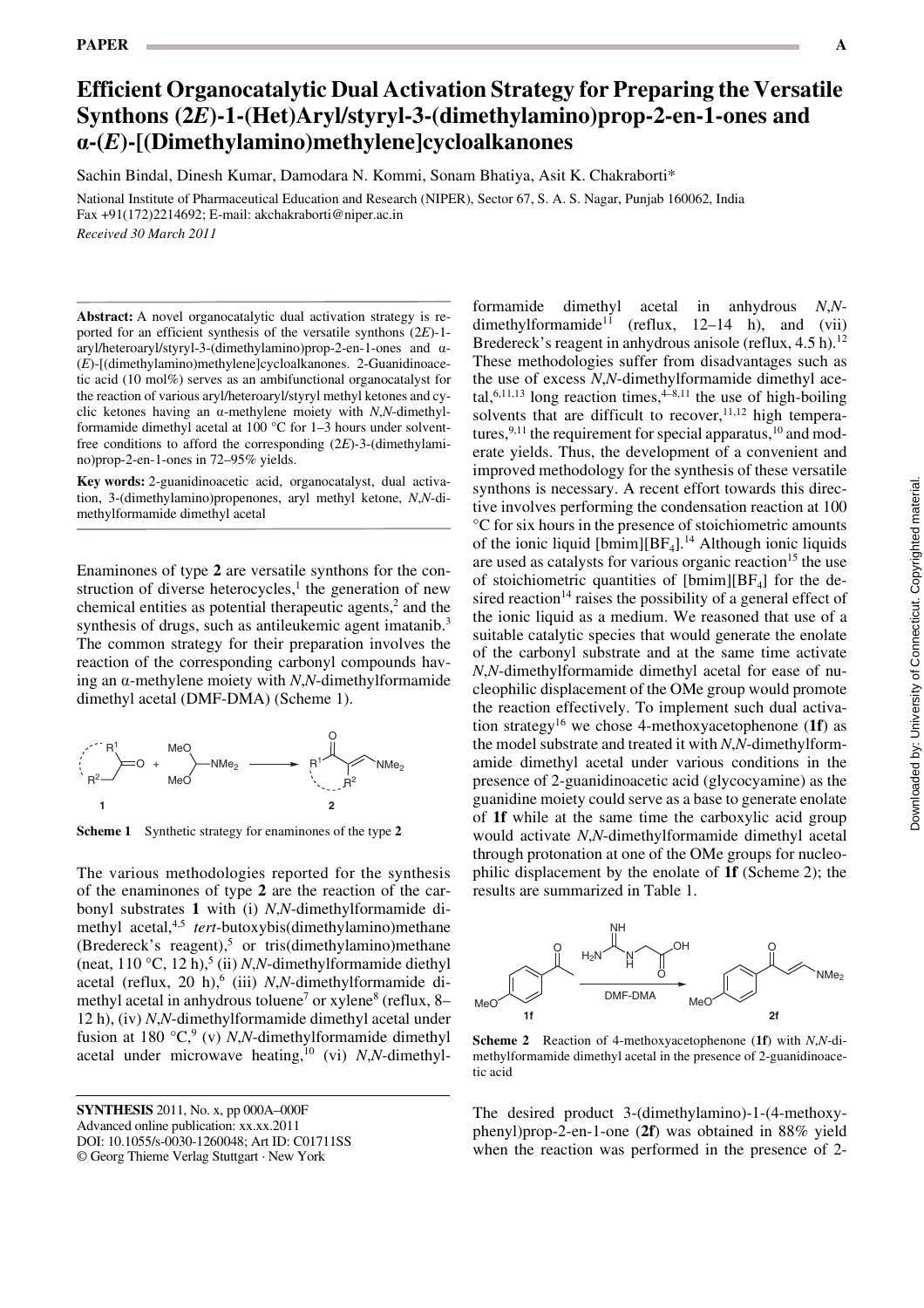guanidinoacetic acid (10 mol%) at 100  $\degree$ C for three hours (entry 4). The poor yield (25%) obtained in the absence of any catalyst (entry 1) demonstrated the catalytic assistance provided by 2-guanidinoacetic acid. The product yield did not improve significantly when using larger amounts (15 mol%) of 2-guanidinoacetic acid (entry 5), and it decreased when lower amounts of 2-guanidinoacetic acid amounts were used (2.5–5 mol%) (entries 2 and

**Table 1** 2-Guanidinoacetic Acid Catalyzed Reaction of 4-Methoxyacetophenone (**1f**) with *N*,*N*-Dimethylformamide Dimethyl Acetal under Different Conditions<sup>a</sup>

| Entry          | Catalyst <sup>b</sup><br>$(mol\%)$ | Solvent           | Temp <sup>c</sup><br>$({}^{\circ}C)$ | Time<br>(h)    | Yield <sup>d</sup><br>$(\%)$ |
|----------------|------------------------------------|-------------------|--------------------------------------|----------------|------------------------------|
| 1              | none                               | neat              | 100                                  | 3              | 25                           |
| $\sqrt{2}$     | 2.5                                | neat              | 100                                  | 3              | 35                           |
| 3              | 5                                  | neat              | 100                                  | 3              | 55                           |
| $\overline{4}$ | 10                                 | neat              | 100                                  | 3              | 88                           |
| 5              | 15                                 | neat              | 100                                  | 3              | 88                           |
| 6              | 20                                 | neat              | 100                                  | 3              | 90                           |
| 7              | 10                                 | neat              | r.t.                                 | 3              | $\boldsymbol{0}$             |
| 8              | 10                                 | neat              | 50                                   | 3              | $\overline{0}$               |
| 9              | 10                                 | neat              | 80                                   | 3              | 30                           |
| 10             | 10                                 | neat              | 120                                  | 3              | 89                           |
| 11             | 10                                 | neat              | 140                                  | $\overline{3}$ | 90                           |
| 12             | 10                                 | neat              | 100                                  | 0.5            | $\boldsymbol{0}$             |
| 13             | 10                                 | neat              | 100                                  | $\mathbf{1}$   | 35                           |
| 14             | 10                                 | neat              | 100                                  | 2              | 60                           |
| 15             | 10                                 | neat              | 100                                  | $\overline{4}$ | 80                           |
| 16             | 10                                 | neat              | 100                                  | 5              | 81                           |
| 17             | 10                                 | toluene           | 100                                  | 3              | 20                           |
| 18             | 10                                 | EtOH              | reflux                               | 3              | 30                           |
| 19             | 10                                 | MeCN              | reflux                               | 3              | 10                           |
| 20             | 10                                 | 1,4-dioxane       | reflux                               | 3              | 20                           |
| 21             | 10                                 | <b>THF</b>        | reflux                               | 3              | 45                           |
| 22             | 10                                 | DMF               | 100                                  | 3              | 15                           |
| 23             | 10                                 | CHCl <sub>3</sub> | reflux                               | 3              | $\boldsymbol{0}$             |
| 24             | 10                                 | $CH_2Cl_2$        | reflux                               | 3              | $\boldsymbol{0}$             |
| 25             | 10                                 | DCE               | reflux                               | 3              | $\boldsymbol{0}$             |
| 26             | 10                                 | $H_2O$            | 100                                  | 3              | $\boldsymbol{0}$             |

a Reaction conditions: **1f** (0.375 g, 2.5 mmol), DMF-DMA (0.35 g, 3.0 mmol, 1.2 equiv), 2-guanidinoacetic acid.

<sup>b</sup> Amount of 2-guanidinoacetic acid used with respect to the substrate. c Oil bath temperature.

d Yield of **2f** obtained after purification.

Synthesis 2011, No. x,  $A-F$  © Thieme Stuttgart · New York

3). Decreasing the reaction temperature (entries 7–9) and time (entries 12–14) also resulted in inferior yields. No distinct beneficial effect of using a temperature higher than the optimal value (i.e., 100 °C) (entries 10 and 11) or increased reaction time (entries 15 and 16) was observed. The use of solvents (nonpolar, weakly polar, aprotic polar, and protic polar) in general exhibited a detrimental effect (entries 17–26).

The role of 2-guanidinoacetic acid is anticipated as that of an ambiphilic dual activating agent due to the ability of the guanidine moiety to act as a base to generate the enolate (nucleophilic activation)17 of **1f** and simultaneous activation of one of the methoxy groups of *N*,*N*dimethylformamide dimethyl acetal (electrophilic activation) through the carboxylic acidic site. The requirement of the acid–base dual character of 2-guanidinoacetic acid in affording the desirable yields of **2f** could be demonstrated by selecting other organocatalysts that either contain only an acidic moiety (Table 2, entries 1–13) or the basic moiety (entries 14 and 15). The inferior yields obtained with these organocatalysts clearly indicate the implication of the dual functional character of 2-guanidinoacetic acid. The improved yield obtained in using equimolar (10 mol% each) amounts of pyridine and acetic acid compared (entry 18) to those obtained with acetic acid or pyridine alone further justifies the implication of the dual activation strategy. The use of pyridine-2-, -3-, or -4-carboxylic acids also afforded improved yields (entries 19–21). These further demonstrate the requirement/implication of nucleophile–electrophile dual activation. The improved dual activation ability of pyridine-3-carboxylic acid compared to the 2- or 4-regioisomers is due to the fact that the pyridine nitrogen in the later compounds is less basic as the electron lone pair of the pyridyl nitrogen is in conjugation with the carboxy carbonyl group.

The essential requirement of the bifunctional character of the organocatalyst can be further substantiated by inferior yields obtained using other guanidine derivatives (Table 3) wherein the guanidine moiety remains in the protonated/salt form and hence is not available to generate the enolate of **1f**.

To establish the generality, various aryl/heteroaryl/styryl methyl ketones and cyclic ketones/1,3-diketones **1** having an a-methylene moiety were treated with *N*,*N*-dimethylformamide dimethyl acetal in the presence of 2-guanidinoacetic acid (10 mol%) at 100  $^{\circ}$ C (oil bath) for 0.5–3 hours (Table 4). The desired enaminones **2** were obtained in 72–95% yields. The reactions were monitored by TLC. However, the progress of the reaction could also be monitored visually. The enaminone **2** formation was indicated by the development of yellowish- to reddish-brown color of the reaction mixture. In some cases, the appearance of a solid precipitate confirmed the completion of the reaction (TLC, GCMS). In most of the cases, a solid mass was obtained after removal of the volatile components (e.g. unreacted DMF-DMA, liberated MeOH etc.) under rotary evaporation of the reaction mixture. Purification was achieved by passing the crude product through a column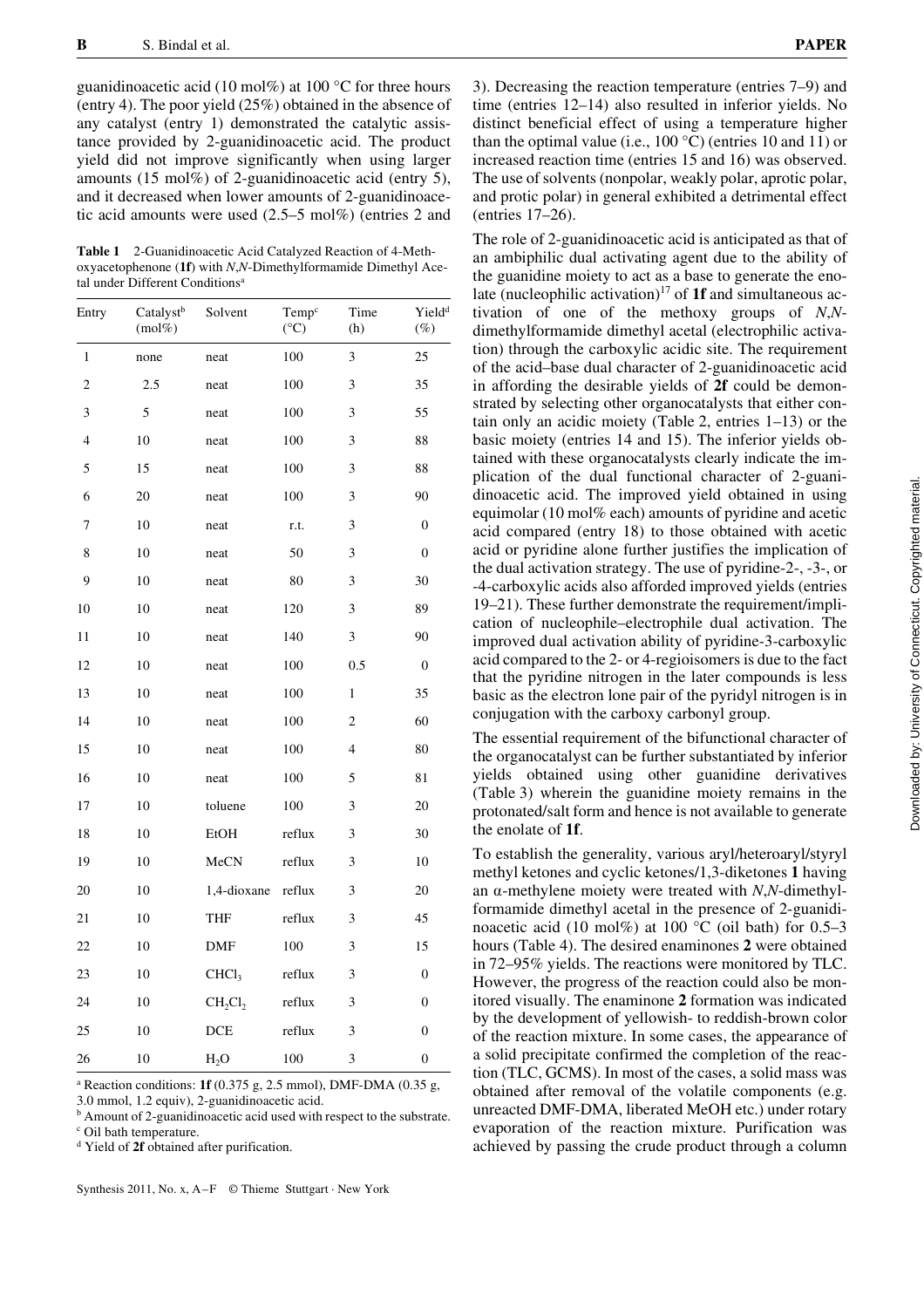**Table 2** Reaction of 4-Methoxyacetophenone (**1f**) with *N*,*N*-Dimethylformamide Dimethyl Acetal in the Presence of Various Organocatalysts<sup>a</sup>

| Entry          | Catalyst                                                                                   | Yield <sup>b</sup> $(\%)$ |
|----------------|--------------------------------------------------------------------------------------------|---------------------------|
| $\mathbf{1}$   | AcOH                                                                                       | 25                        |
| $\overline{c}$ | NCCH <sub>2</sub> CO <sub>2</sub> H                                                        | 27                        |
| 3              | <b>TFA</b>                                                                                 | 45                        |
| $\overline{4}$ | Cl <sub>3</sub> CCO <sub>2</sub> H                                                         | 25                        |
| 5              | PhCH <sub>2</sub> CO <sub>2</sub> H                                                        | 55                        |
| 6              | 2-naphthylCH <sub>2</sub> CO <sub>2</sub> H                                                | 30                        |
| 7              | $PhOCH_2CO_2H$                                                                             | 50                        |
| 8              | 4-ClC <sub>6</sub> H <sub>4</sub> CH <sub>2</sub> CO <sub>2</sub> H                        | 25                        |
| 9              | PhSCH <sub>2</sub> CO <sub>2</sub> H                                                       | 60                        |
| 10             | $3,4,5-(MeO)$ <sub>3</sub> C <sub>6</sub> H <sub>2</sub> CH <sub>2</sub> CO <sub>2</sub> H | 55                        |
| 11             | Ph <sub>2</sub> CHCO <sub>2</sub> H                                                        | 38                        |
| 12             | $3,4-(MeO)$ <sub>2</sub> $C6H$ <sub>3</sub> $CH2CO2H$                                      | 40                        |
| 13             | 4-HOC <sub>6</sub> H <sub>4</sub> CH <sub>2</sub> CO <sub>2</sub> H                        | 37                        |
| 14             | pyridine                                                                                   | 35                        |
| 15             | Et <sub>3</sub> N                                                                          | 30                        |
| 16             | urea                                                                                       | 40                        |
| 17             | thiourea                                                                                   | 35                        |
| 18             | pyridine-AcOH                                                                              | 56                        |
| 19             | pyridine-2-carboxylic acid                                                                 | 42                        |
| 20             | pyridine-3-carboxylic acid                                                                 | 51                        |
| 21             | pyridine-4-carboxylic acid                                                                 | 44                        |

a Reaction conditions: **1f** (0.375 g, 2.5 mmol), DMF-DMA (0.35 g, 3.0 mmol, 1.2 equiv), organocatalyst (10 mol%), 100 °C (oil bath), 3 h.

<sup>b</sup> Yield of 2f obtained after purification.

of silica gel (EtOAc–hexane). In some cases the crude solid residue on trituration (Et<sub>2</sub>O or EtOAc–hexane) afforded the pure (spectral data) enaminone **2**.

Very good to excellent yields were obtained from substrates **1b**–**i** bearing various substituents (e.g., Me, OMe,  $CF_3$ , NO<sub>2</sub>, F, Cl, I) in the aryl moiety. However, no product formation took place in case of 4-hydroxyacetophenone and 4-aminoacetophenone probably due to competitive deprotonation of the hydroxy or amino group, respectively, by 2-guanidinoacetic acid. The reaction was influenced by the electronic effect of the substituent attached to the aromatic ring of the aryl methyl ketones. Substrates with an alkoxy group required a longer time period. Perhaps the electron-donating or -releasing effect of the alkoxy substituent did not permit the abstraction of the  $\alpha$ -hydrogen atom of the methyl ketone efficiently. For substrates bearing an electron-withdrawing group, the re-

**Table 3** Reaction of **1f** with *N*,*N*-Dimethylformamide Dimethyl Acetal in the Presence of Different Guanidine Derivatives<sup>a</sup>

| Entry         | Catalyst                | Yield <sup>b</sup> $(\%)$ |
|---------------|-------------------------|---------------------------|
|               | 2-guanidinoacetic acid  | 88                        |
| $\mathcal{L}$ | guanidine acetate       | 54                        |
|               | guanidine thiocyanate   | 57                        |
|               | guanidine hydrochloride | 49                        |

a Reaction conditions: **1f** (0.375 g, 2.5 mmol), DMF-DMA (0.35 g, 3.0 mmol, 1.2 equiv), guanidine derivative (10 mol%), 100 °C (oil bath), 3 h.

b Yield of **2f** obtained after purification.

action took place in a shorter time period compared to that for acetophenone. The shorter reaction time required for such substrates could be due to the ease of generation of the corresponding enolate because of lower  $pK_a$  values of the corresponding acetophenone derivatives.<sup>18</sup>

**Table 4** 2-Guanidinoacetic Acid Catalyzed Synthesis of 3-(Dimethylamino)prop-2-enones **2**<sup>a</sup>

| Entry                   | Substrate                                     |                         | Time (h) Product | Yield <sup>b,c</sup> $(\%)$ |
|-------------------------|-----------------------------------------------|-------------------------|------------------|-----------------------------|
|                         | R <sup>1</sup><br>$R^2$                       |                         |                  |                             |
| $\mathbf{1}$            | $R^1 = R^2 = H$                               | 1.5                     | 2a               | 90                          |
| $\overline{c}$          | $R^1 = H$ ; $R^2 = Me$                        | $\overline{\mathbf{c}}$ | 2 <sub>b</sub>   | 89                          |
| $\overline{\mathbf{3}}$ | $R^1 = H$ ; $R^2 = F$                         | $\mathbf{1}$            | 2c               | 90                          |
| $\overline{4}$          | $R^1 = H$ ; $R^2 = Cl$                        | $\mathbf{1}$            | 2d               | 85                          |
| 5                       | $R^1 = H$ ; $R^2 = I$                         | 1.5                     | 2e               | 86                          |
| 6                       | $R^1 = H$ ; $R^2 = OMe$                       | 3                       | 2f               | 88                          |
| $\overline{7}$          | $R^1 = H$ ; $R^2 = NO_2$                      | 0.5                     | 2g               | 90                          |
| 8                       | $R^1 = H$ ; $R^2 = CF_3$                      | 0.5                     | 2 <sub>h</sub>   | 93                          |
| 9                       | $R^1 = R^2 = OMe$                             | 3                       | 2i               | 80                          |
|                         | R <sup>1</sup><br>$R^2$                       |                         |                  |                             |
| 10<br>11                | $R^1 = Ac$ , $R^2 = H$<br>$R^1 = H, R^2 = Ac$ | 3<br>3                  | 2j<br>2k         | 85<br>90                    |
|                         | R                                             |                         |                  |                             |
| 12                      | $R = 2-Ac$                                    | $\mathbf{1}$            | 2 <sub>l</sub>   | $89(56)^d$                  |
| 13                      | $R = 3-Ac$                                    | 1.5                     | 2m               | $91(72)^d$                  |
| 14                      | $R = 4-Ac$                                    | $\mathbf{1}$            | 2n               | 95 $(51)^d$                 |
|                         | O                                             |                         |                  |                             |
| 15                      | $X = NH$ , $R = H$                            | $\overline{\mathbf{c}}$ | 2 <sub>0</sub>   | $87(38)^d$                  |
| 16                      | $X = NMe$ , $R = H$                           | $\overline{c}$          | 2p               | $72 (12)^d$                 |
| 17                      | $X = O, R = H$                                | 1.5                     | 2q               | 92                          |
| 18                      | $X = O, R = Me$                               | 1.5                     | 2r               | 92                          |
| 19                      | $X = S$ , $R = H$                             | 1.5                     | 2s               | 90                          |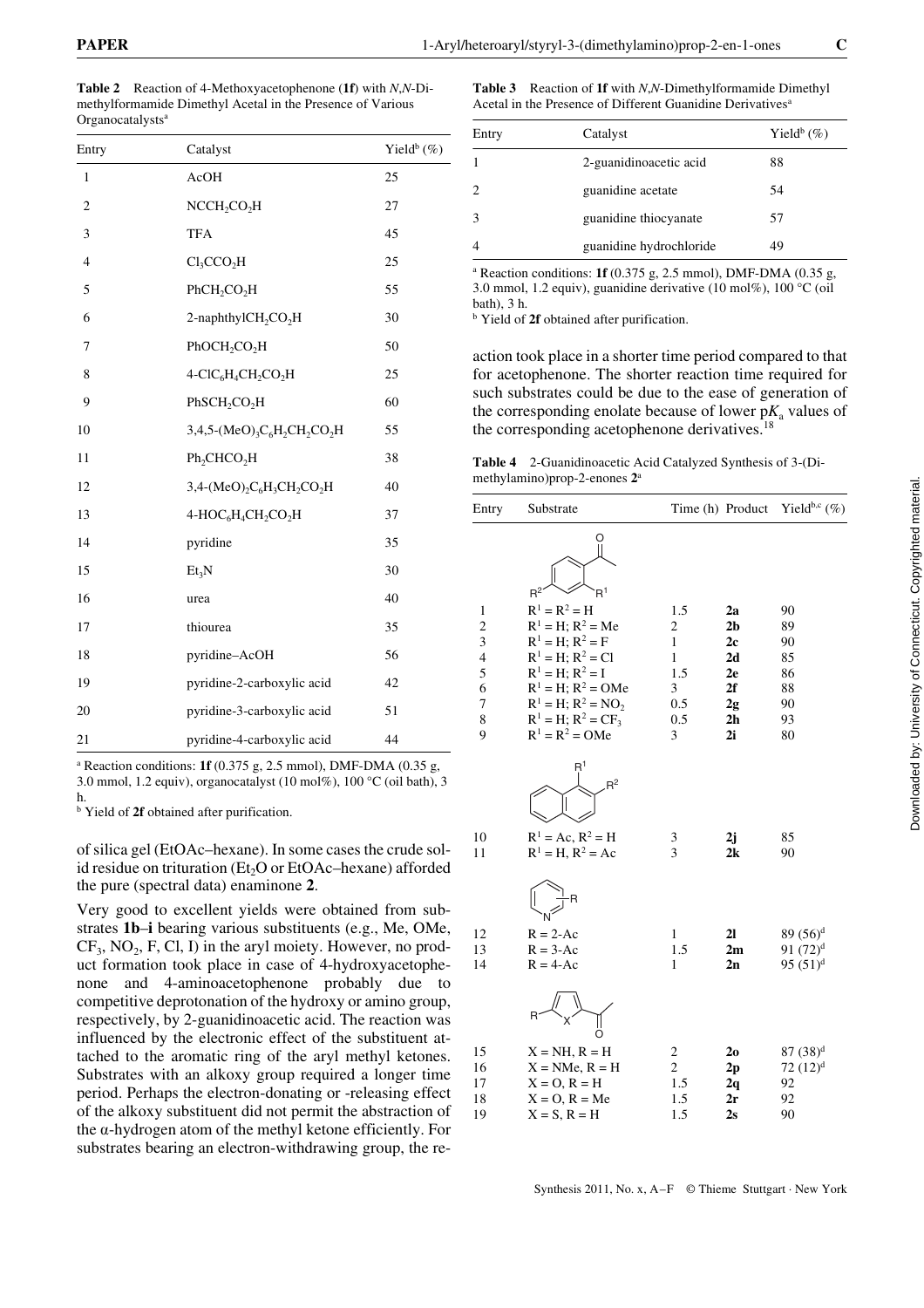| Entry | Substrate               |         |               | Time (h) Product Yield <sup>b,c</sup> $(\%)$ |
|-------|-------------------------|---------|---------------|----------------------------------------------|
| 20    | N                       | 1.5     | 2t            | 93                                           |
| 21    |                         | 1.5     | 2u            | 89                                           |
| 22    |                         | $\,1$   | 2v            | 91 $(75)^d$                                  |
| 23    | Ω<br>Ö                  | $1.5\,$ | $2\mathrm{w}$ | 85                                           |
|       | R <sup>1</sup><br>$R^2$ |         |               |                                              |
| 24    | $R^1 = R^2 = H$         | 1.5     | 2x            | 91                                           |
| 25    | $R^1 = R^2 = OMe$       | 1.5     | 2y            | 83                                           |
| 26    |                         | $1.5\,$ | 2z            | 87                                           |
| 27    |                         | $1.5\,$ | 2aa           | 90                                           |

**Table 4** 2-Guanidinoacetic Acid Catalyzed Synthesis of 3-(Dimethylamino)prop-2-enones **2**<sup>a</sup> (continued)

a Reaction conditions: ketone **1** (2.5 mmol), DMF-DMA (3.0 mmol, 1.2 equiv), 2-guanidinoacetic acid (10 mol%), 100 °C (oil bath).

<sup>b</sup> The yield of the corresponding enaminone obtained after purification.

<sup>c</sup> The products were characterized by IR, NMR, and MS.

d Yield from the reaction performed under similar conditions in the absence of 2-guanidinoacetic acid.

To find out whether in case of the nitrogen-containing heteroaryl methyl ketones the reactions are self-catalyzed, the reactions of 2- (**1l**), 3- (**1m**), and 4-acetylpyridine (**1n**), 2-acetyl-1*H*-pyrrole (**1o**), 2-acetyl-1-methyl-1*H*-pyrrole (**1p**), and 2-acetylpyrazine (**1v**) were carried out in the absence of 2-guanidinoacetic acid; the corresponding enaminones were formed in 56, 72, 51, 38, 12, and 75% yields, respectively. Thus, the pyridine moiety of 3-acetylpyridine (**1m**) serves as the base catalyst while in case of the 2- (**1l**) and 4-acetylpyridine (**1n**) the 2-guanidinoacetic acid exhibits a distinct catalytic effect as in these cases the pyridine nitrogen is in conjugation with the acetyl group and cannot serve as effectively as a base. The much improved yields obtained with 2-acetylpyrazine (**1v**) in the absence of 2-guanidinoacetic acid was due to the self-catalytic effect as the nitrogen atom at position 4 of the pyrazine moiety serves as a base to abstract the hydrogen atom from the COMe group and generates the corresponding enolate for condensation with *N*,*N*-dimethylformamide dimethyl acetal. The inferior result obtained with 2 acetyl-1-methyl-1*H*-pyrrole (**1p**) is indicative of the importance of the influence of the acidity of the COMe hydrogen atoms on the rate of enaminone formation. In case of the pyrrole derivatives the nitrogen atom does not exhibit an appreciable basic property as its lone pair electrons are engaged in establishing the aromatic sextet of the parent heterocyclic moiety and, hence, in the process increasing the acidic character of the COMe protons. The methyl group attached to the nitrogen atom in 2-acetyl-1 methyl-1*H*-pyrrole (**1p**) decrease the acidity of the COMe hydrogen atoms compared to that of 2-acetyl-1*H*-pyrrole (**1o**) and accounts for the lower yields.

We realized that the influence of the electronic effect on the substrate aryl/heteroaryl methyl ketones **1** resulting in differential reaction time may be used as handle for selective enaminone formation during competitive environments. Thus, we designed intermolecular competition studies involving (a) two aryl methyl ketones with varying electronic factors and (b) an aryl methyl ketone and a heteroaryl methyl ketone. To represent typical examples of aryl methyl ketone with usual electronic factor we considered acetophenone (**1a**) whereas 4-methoxyacetophenone (**1f**) and 4-nitroacetophenone (**1g**) were chosen as representatives of electron-rich and electron-deficient aryl methyl ketones, respectively. When equimolar (2.5 mmol each) amounts of acetophenone (**1a**) and 4-methoxyacetophenone (**1f**) were treated with *N*,*N*-dimethylformamide dimethyl acetal (3 mmol, 1.2 equiv) in the presence of 2 guanidinoacetic acid (0.25 mmol, 10 mol%) (100 °C oil bath, 1.5 h) the isolated product ratio of enaminones **2a**/**2f** was found to be  $60:40$  (GCMS), from which the individual pure enaminones **2a** and **2f** were obtained in 52 and 28% yields, respectively, after column chromatographic purification (Table 5). On the other hand performing the reaction under the same conditions with acetophenone (**1a**) and 4-nitroacetophenone (**1g**) afforded a ratio of enaminones **2a**/**2g** 14:86 (GCMS) and the pure components **2a** and **2g** were obtained in 6 and 74% yields, respectively, after column chromatographic purification. Similarly intermolecular completion studies were performed between aryl methyl ketones, acetophenone (**1a**), and heteroaryl methyl ketones, 2-acetylpyridine (**1l**), 2 acetyl-1*H*-pyrrole (**1o**), and 2-acetyl-1-methyl-1*H*-pyrrole (**1p**) to obtain the corresponding pairs of enaminones with **2a**/**2l** 30:70, **2a**/**2o** 85:15, and **2a**/**2p** 90:10 selectivities (GCMS) reflecting the relative time taken for the individual heteroaryl methyl ketones compared to that of acetophenone. From the respective product mixtures the individual enaminones were obtained in 28 and 56%, 72 and 8%, and 86 and 5% yields, respectively, after purification.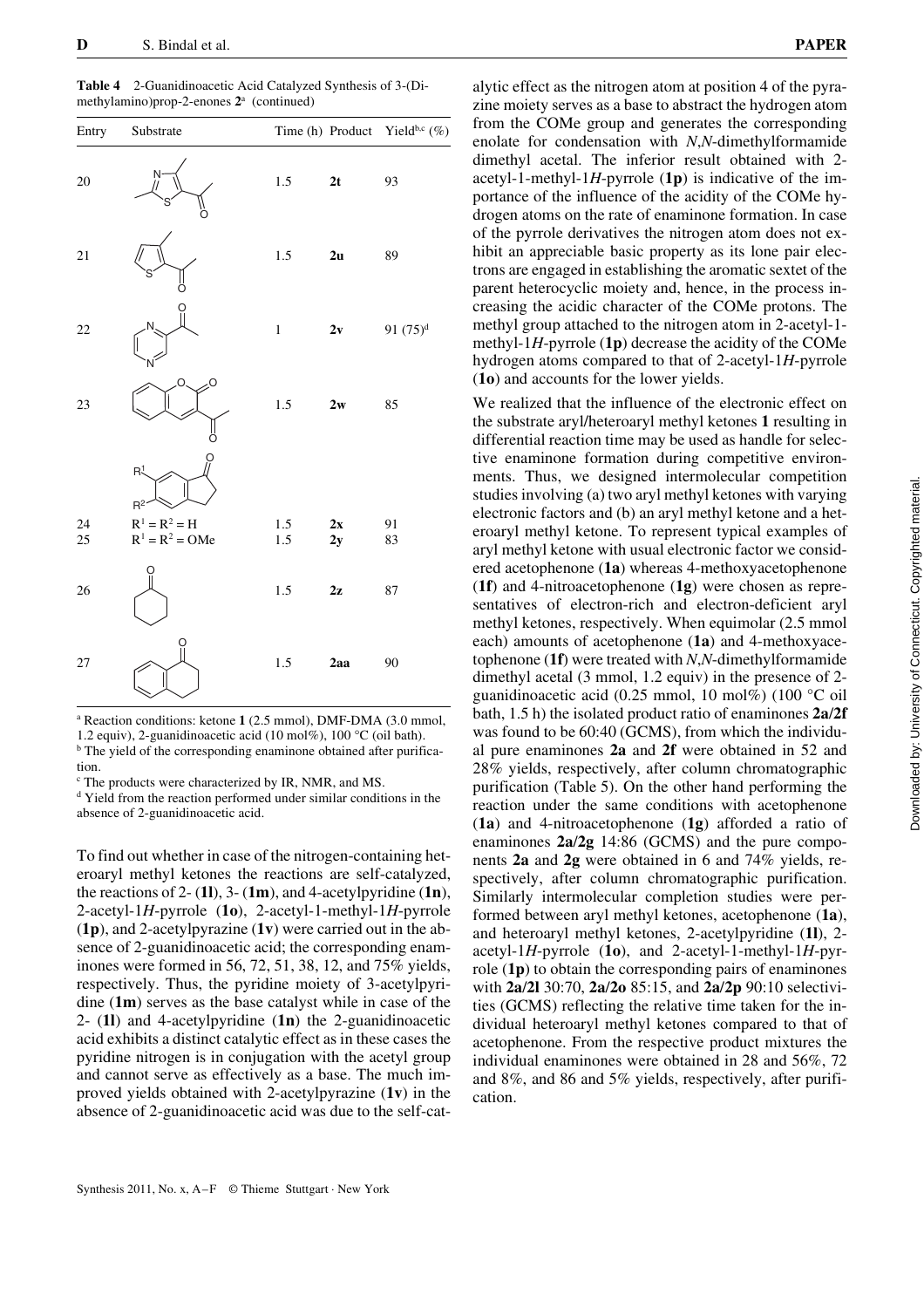Downloaded by: University of Connecticut. Copyrighted material. Downloaded by: University of Connecticut. Copyrighted material.

**Table 5** Selectivity in Enaminone Formation during Intermolecular Competition between Methyl Ketones with Varying Electronic Requirements

| Ph<br>1a<br>2.5 mmol<br>Ar | MeO<br>Me<br>100 °C<br>$+$<br>1.5h<br>MeO<br>Me<br>3 mmol<br>1f, g, l, o, p<br>2.5 mmol | Ph<br>2a<br>A۱<br>2f, g, l, o, p<br>60:40 (52%; 28%) | Me | .Me<br>Me<br>Me           |
|----------------------------|-----------------------------------------------------------------------------------------|------------------------------------------------------|----|---------------------------|
| Entry Ar                   |                                                                                         | Ratio <sup>a</sup>                                   |    | Yield <sup>b</sup> $(\%)$ |
|                            |                                                                                         | $2a/2f, g, l, o, p$ 2a                               |    | 2f,g,l,o,p                |
| 1                          | $4-MeOC6H4$ 2f                                                                          | 60:40                                                | 52 | 28                        |
| 2                          | $4-O_2NC_6H_4$ 2g                                                                       | 14:86                                                | 6  | 74                        |
| 3                          | 2-pyridyl 21                                                                            | 30:70                                                | 24 | 56                        |
| 4                          | $1H$ -pyrrol-2-yl 2o                                                                    | 85:15                                                | 72 | 8                         |
| 5                          | 1-methyl-1H-pyrrol-2-yl $2p$ 90:10                                                      |                                                      | 86 | 5                         |

a By GCMS.

**b** After column chromatography.

In conclusion, a novel ambifunctional organocatalytic procedure has been developed for a convenient synthesis of acyclic enaminones from the condensation of aryl/heteroaryl/styryl methyl ketones and cyclic ketones having a-methylene group promoted by 2-guanidinoacetic acid under neat conditions in high yields and short reaction times.

<sup>1</sup>H (400 MHz) and <sup>13</sup>C NMR (100 MHz) spectra were recorded on a Bruker Avance DPX 400 MHz NMR spectrometer in CDCl<sub>3</sub> using TMS as an internal standard. IR spectra were recorded either as KBr pellets (for solids) or neat (for liquids) on a Nicolet Impact 410 FTIR spectrophotometer. Mass spectra were recorded on a GCMS-QP 5000 (Shimadzu) [for EI], and Finnigan MAT-LTQ [for APCI] mass spectrometers. The reactions were monitored by TLC (Merck®, Silica gel 60  $F_{254}$ ). Evaporation of solvents was performed at reduced pressure, using a Büchi rotary evaporator.

### **3-(Dimethylamino)-1-(4-methoxyphenyl)prop-2-en-1-one (2f); Typical Procedure**

To a magnetically stirred mixture of 4-methoxyacetophenone (**1f**, 375 mg, 2.5 mmol) and DMF-DMA (357 mg, 0.39 mL, 3 mmol, 1.2 equiv) at 100 °C (oil bath) was added 2-guanidinoacetic acid (29 mg, 0.25 mmol, 10 mol%). After completion of the reaction (3 h, TLC) the mixture was subjected to rotary vacuum evaporation to remove the volatile components (excess of DMF-DMA and the liberated MeOH) and the crude product was purified by column chromatography (EtOAc–hexane) to afford **2f** (451 mg, 88%) as a reddish-brown viscous liquid that became solid on standing; mp 90– 92 °C.

IR (KBr): 2906, 1639, 1544, 1433, 1358, 1305, 1244, 1172, 1116, 1056, 1026, 899, 774 cm–1.

<sup>1</sup>H NMR (400 MHz, CDCl<sub>3</sub>):  $\delta$  = 2.97 (br s, 6 H), 3.84 (s, 3 H), 5.70  $(d, J = 12.3 \text{ Hz}, 1 \text{ H}), 6.88 - 6.92 \text{ (m, 2 H)}, 7.77 \text{ (d, } J = 12.3 \text{ Hz}, 1 \text{ H}),$ 7.88–7.92 (m, 2 H).

<sup>13</sup>C NMR (100 MHz, CDCl<sub>3</sub>):  $\delta$  = 181.41, 161.93, 153.78, 133.13, 129.43, 113.28, 91.72, 55.33, 47.12, 36.52.

MS (APCI): *m*/*z* = 206.4 (M + 1).

The remaining reactions were performed following this typical procedure and the physical data (mp, IR, NMR, and MS) of all known compounds were identical with those reported in the literature.

### **Intermolecular Competition Studies; Typical Procedures Aryl Methyl Ketones with Varying Electronic Factor; Acetophenone (1a) vs 4-Nitroacetophenone (1g)**

To a magnetically stirred mixture of acetophenone (**1a**, 300 mg, 2.5 mmol), 4-nitroacetophenone (**1g**, 412 mg, 2.5 mmol), and DMF-DMA (357 mg, 0.39 mL, 3 mmol, 1.2 equiv), 2-guanidinoacetic acid (29 mg, 0.25 mmol, 10 mol% of one of the substrates) was added and the mixture was heated at 100 °C (oil bath) for 1.5 h. The crude mixture on being subjected to GCMS analysis was found to contain 3-(dimethylamino)-1-phenylprop-2-en-1-one (**2a**) and 3- (dimethylamino)-1-(4-nitrophenyl)prop-2-en-1-one (**2g**) in a ratio of 14:86 and afforded the respective enaminones in 26 mg (6%) and 407 mg (74%) yields, respectively, after purification by flash column chromatography (silica gel 230–400 mesh, hexane–EtOAc).

## **Heteroaryl Methyl Ketones; Acetophenone (1a) vs 2-Acetyl-1***H***pyrrole (1o)**

To a magnetically stirred mixture of acetophenone (**1a**, 300 mg, 2.5 mmol), 2-acetyl-1*H*-pyrrole (**1o**, 272 mg, 2.5 mmol), and DMF-DMA (357 mg, 0.39 mL, 3 mmol, 1.2 equiv), 2-guanidinoacetic acid (29 mg, 0.25 mmol, 10 mol% of one of the substrates) was added and the mixture was heated at 100 °C (oil bath) for 1.5 h. The crude mixture on being subjected to GCMS analysis was found to contain 3-(dimethylamino)-1-phenylprop-2-en-1-one (**2a**) and 3- (dimethylamino)-1-(1*H*-pyrrol-2-yl)prop-2-en-1-one (**2o**) in a ratio of 85:15 and afforded the respective enaminones in 315 mg (72%) and 33 mg (8%) yields, respectively, after purification by flash column chromatography (silica gel 230–400 mesh, hexane–EtOAc).

# **Acknowledgment**

The authors D.K. and D.N.K. thank CSIR, New Delhi, India for award of RA and SRF, respectively.

# **References**

- (1) (a) For review see: Elassar, A.-Z. A.; El-Khair, A. A. *Tetrahedron* **2003**, *59*, 8463. (b) Svete, J. *Monatsh. Chem.*  **2004**, *135*, 629. (c) Pirc, S.; Bevk, D.; Jakše, R.; Rečnik, S.; Golič, L.; Golobič, A.; Meden, A.; Stanovnik, B.; Svete, J. *Synthesis* **2005**, 2969. (d) Svete, J. *J. Heterocycl Chem.*  **2005**, *42*, 361. (e) Valla, A.; Valla, B.; Cartier, D.; Guillou, R. L.; Labia, R.; Florent, L.; Charneau, S.; Schrevel, J.; Potier, P. *Eur. J. Med. Chem.* **2006**, *41*, 142.
- (2) (a) Chakraborti, A. K.; Sarin, S.; Rudrawar, S. V.; Kumar, R.; Chankeshwara, S. V.; Dastidar, S.; Ray, A. IN 566/DEL/ 2006, **2006**. (b) Chakraborti, A. K.; Sarin, S.; Rudrawar, S. V.; Kumar, R.; Chankeshwara, S. V.; Dastidar, S.; Ray, A. IN 565/DEL/2006, **2006**.
- (3) Liu, Y. F.; Wang, C. L.; Bai, Y. J.; Han, N.; Jiao, J. P.; Qi, X. L. *Org. Process Res. Dev.* **2008**, *12*, 490.
- (4) Abdulla, R. F.; Fuhr, K. H. *J. Org. Chem.* **1978**, *43*, 4248.
- (5) Schuda, P. F.; Ebner, C. B.; Morgan, T. M. *Tetrahedron Lett.*  **1986**, *27*, 2567.
- (6) Lin, Y.-I.; Lang, S. A. *J. Org. Chem.* **1980**, *45*, 4857.
- (7) SanMartín, R.; Marigorta, E. M. D.; Domínguez, E. *Tetrahedron* **1994**, *50*, 2255.
- (8) Dawood, K. M.; Kandeel, Z. E.; Farag, A. M. *Heteroat. Chem.* **1999**, *10*, 417.